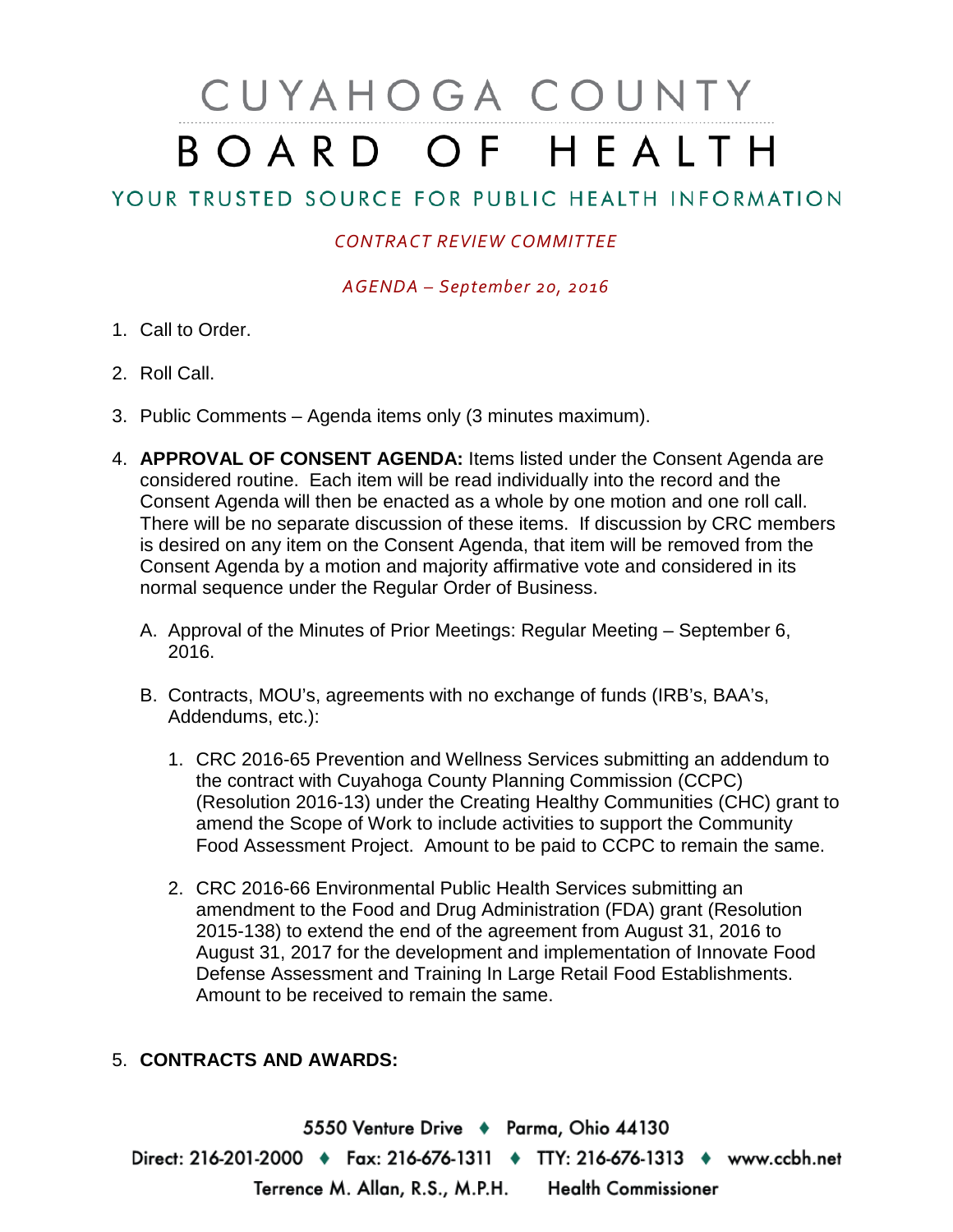- A. Tabled Items
	- 1. CRC 2016-56 Maternal and Child Health Program Community Engagement RFP # 2016-02
- B. New Items For Review
	- 1. Bid/Quote Openings ≥ \$25,000.00

None

- 2. Bid/Quote Openings < \$25,000.00
	- a. CRC 2016-67 1438 East 134th St. East Cleveland, Ohio 44112
	- b. CRC 2016-68 1589 Coutant Ave. Lakewood, Ohio 44107
	- c. CRC 2016-69 1438 E 133rd St. East Cleveland, Ohio 44112
	- d. CRC 2016-70 5578 Dalewood Avenue. Maple Heights, Ohio 44137
	- e. CRC 2016-71 19317 Milan Dr. Maple Heights, Ohio 44137
	- f. CRC 2016-72 2000 Hanover Dr. East Cleveland, Ohio 44112
	- g. CRC 2016-73 24200 Glenbrook Blvd. Euclid, Ohio 44117

5550 Venture Drive + Parma, Ohio 44130 Direct: 216-201-2000 ♦ Fax: 216-676-1311 ♦ TTY: 216-676-1313 ♦ www.ccbh.net Terrence M. Allan, R.S., M.P.H. Health Commissioner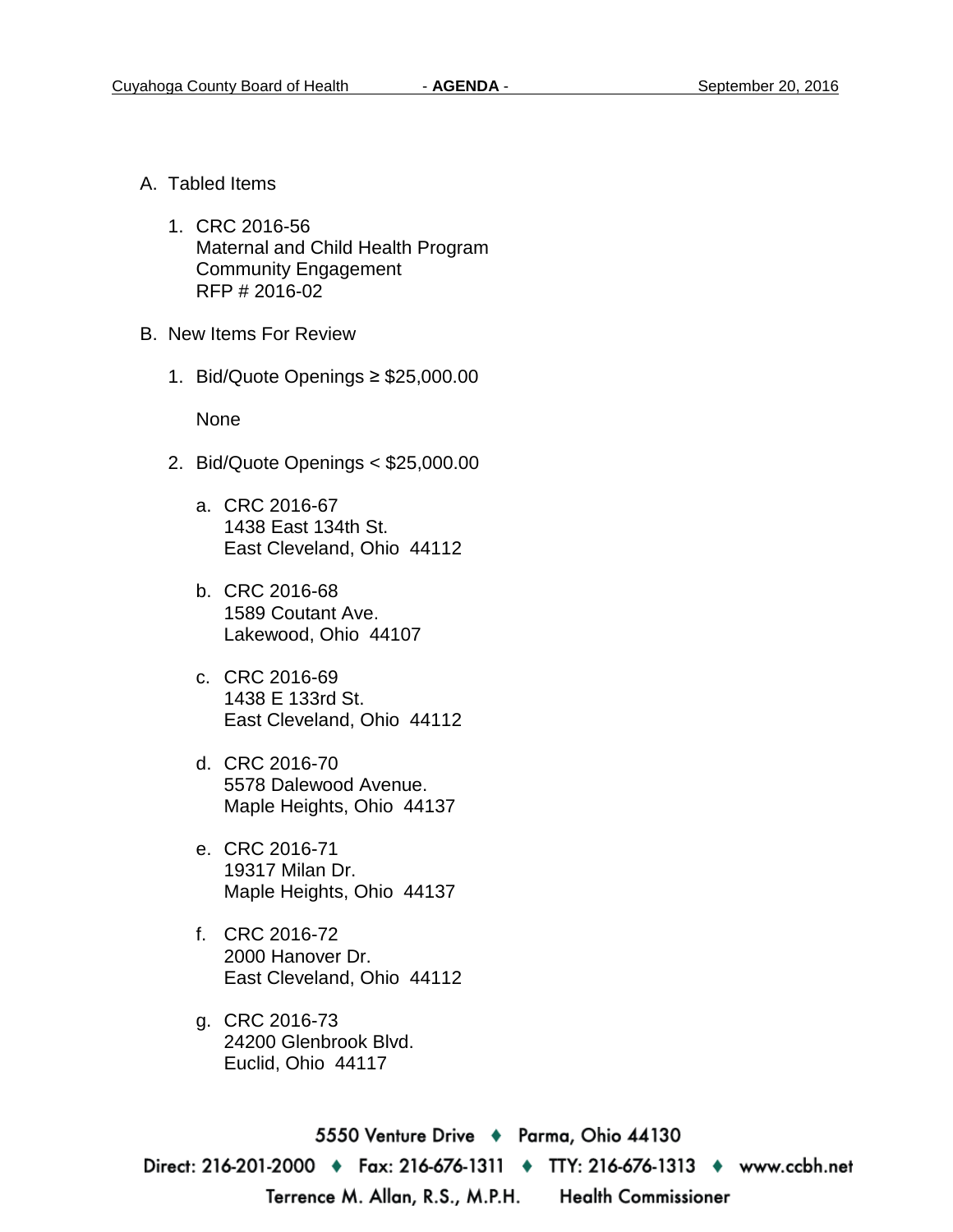- h. CRC 2016-74 13310 Christine Ave. Garfield Heights, Ohio 44105
- i. CRC 2016-75 3903 Redfern Rd. Parma, Ohio 44134
- j. CRC 2016-76 14217 Savannah Ave. East Cleveland, Ohio 44112
- 3. Expenditures: Contracts < \$25,000.00
	- a. CRC 2016-77 Administration Services submitting a contract with Area Temps, Inc. for temporary staffing services from September 1, 2016 through August 31, 2019. Amount to be paid to Area Temps, Inc. is based on the hourly rate associated with any temporary staff placed at CCBH and will be paid to Area Temps, Inc. for hours worked by the assigned temporary staff.

Purpose: To establish a contract under which CCBH can request temporary staffing as needed to meet service deliverables.

Funding Source: Varies based on temporary staffing assignment.

b. CRC 2016-78 Administration Services submitting an addendum to the contract with Tucker Landscaping, Inc. (Resolution 2015-49) for landscaping services to extend the end of the contract period from November 30, 2016 through November 30, 2017. The annual rate to be paid to Tucker Landscaping, Inc. to remain the same.

Purpose: To extend landscaping services for an additional year at the previously approved rate of \$4,500.00 annually and recommended landscaping services as priced in the contract.

Funding Source: 100% funded through CCBH General Revenue.

c. CRC 2016-79 Administration Services submitting a correction to Resolution 2015-144 to provide for payment of not to exceed \$4,200.00 per annum to Bridgefront or its successors for a three year term ending July 31, 2018.

5550 Venture Drive + Parma, Ohio 44130 Direct: 216-201-2000 ♦ Fax: 216-676-1311 ♦ TTY: 216-676-1313 ♦ www.ccbh.net Terrence M. Allan, R.S., M.P.H. Health Commissioner